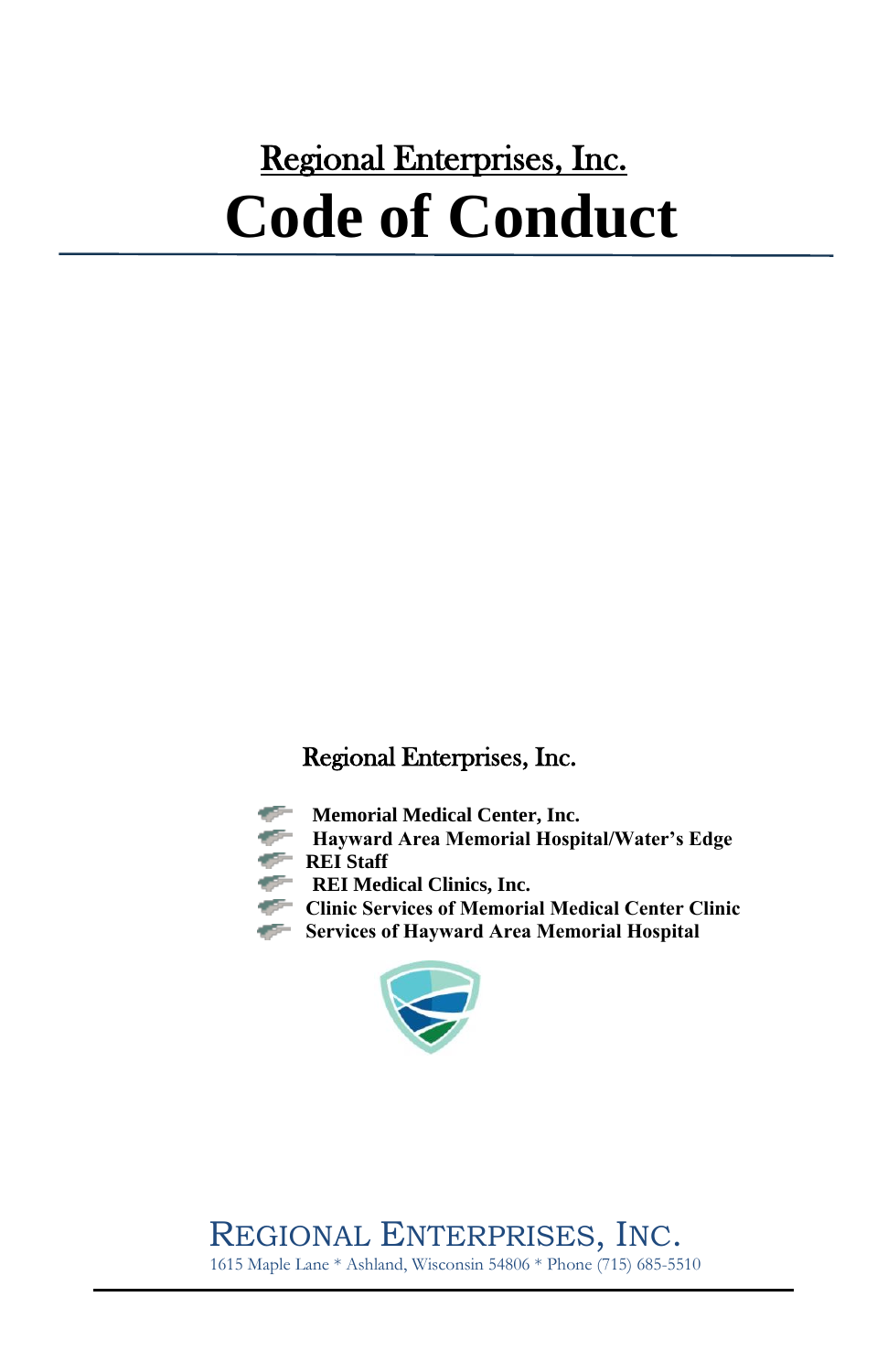#### **Dear Staff and Colleagues of MMC, HAMH, Water's Edge, and REI;**

From Board members to frontline staff, we have a long history of demonstrating sound and ethical practices both in the quality medical care we provide and the business we conduct on a daily basis.

In 2000, the Board sought to formalize this standard of practice through the adoption of a corporate compliance program. The attached document outlines the many aspects of this program.

It is important to note, this program is founded on integrity. It seeks to delineate the ethical business practices we expect from staff and ourselves. Finally, it seeks to clearly outline the processes you can use to identify and report any breach of this commitment.

The Board and Administration are dedicated to insuring that all business dealings occur in an appropriate and ethical manner. By doing so, we can insure we will always comply with the myriad of rules and regulations that regulate all healthcare organizations.

The continued success of this program relies on you. I have confidence you will have no problem achieving these standards and that these sound business practices will undoubtedly serve you well throughout your career and life.

Jason T. Douglas President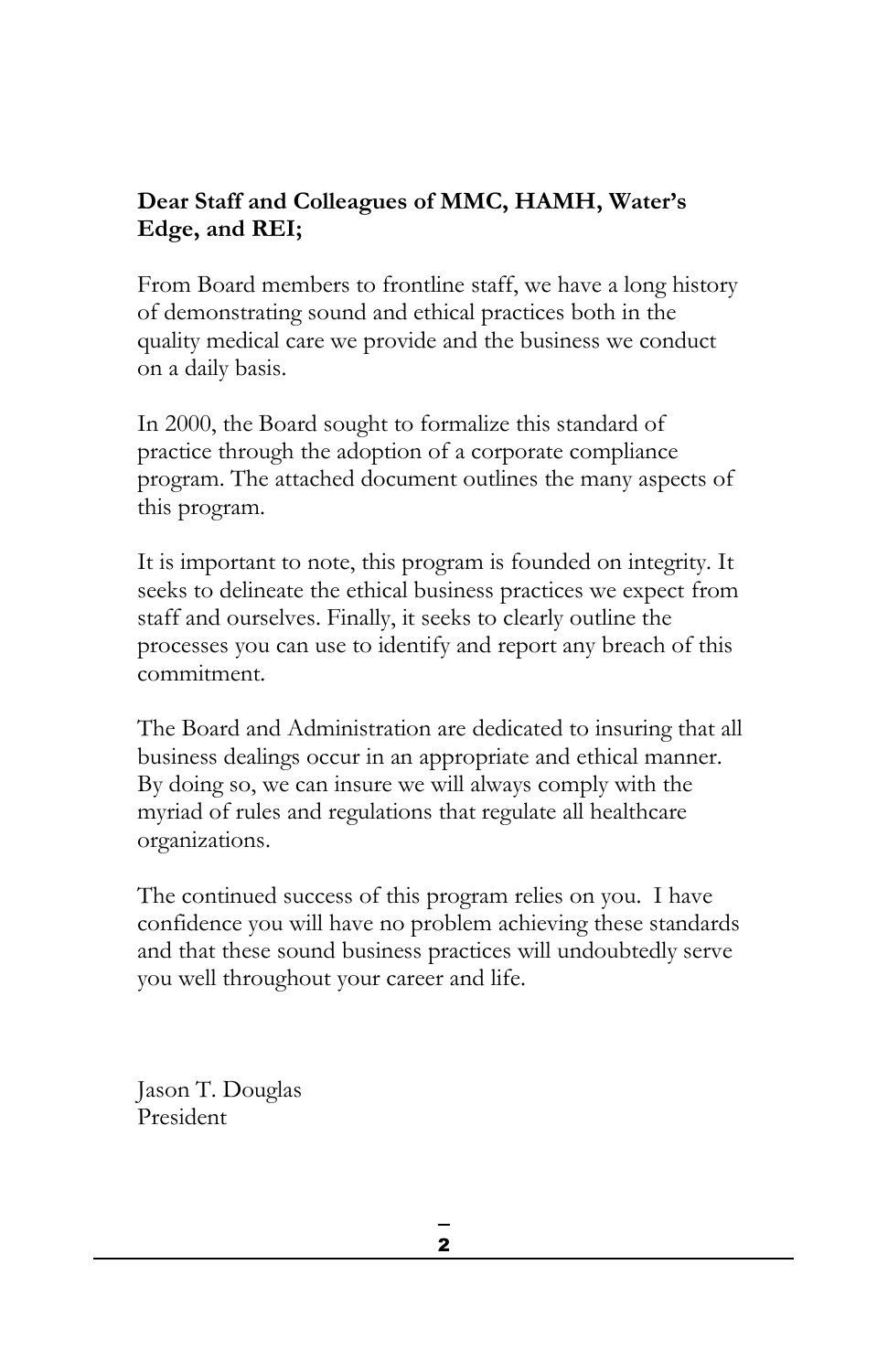## **REGIONAL ENTERPRISES INCORPORATED**

To include: Regional Enterprises, Inc., Memorial Medical Center, Hayward Area Memorial Hospital/Water's Edge, Clinic Services of Memorial Medical Center and Clinic Services of Hayward Area Memorial Hospital

## **CODE OF CONDUCT**

Regional Enterprises Incorporated (REI) is the parent corporation of Memorial Medical Center Incorporated, Medical Services Incorporated d/b/a Hayward Area Memorial Hospital and Waters Edge. Currently REI provides services to these facilities in several different areas.

The missions for these facilities are similar in that we strive to improve the health and wellness for people of our greater south shore region of Lake Superior and that of the Hayward area.

Our vision: Best Care – Best Partner – Best Culture

Our values:

Respect – Prevention – Value – Quality – Communication – Knowledge – Safety

Regional Enterprises Incorporated is committed to complying with all laws and regulations that govern our activities.

The standards discussed in this Code of Conduct apply to all of the facilities' workforce members, including Board members, hospital leaders, employees, medical staff members, credentialed practitioners, contracted services, students, volunteers and other agents who work at or for our facilities.

This document provides a brief overview of certain behavioral and policy matters for REI and its affiliated entities. It is not intended to serve as a source of official company policy, nor is it to replace any company manuals. Employees are expected to review such administrative or policy manuals for detailed information regarding company policies and procedures.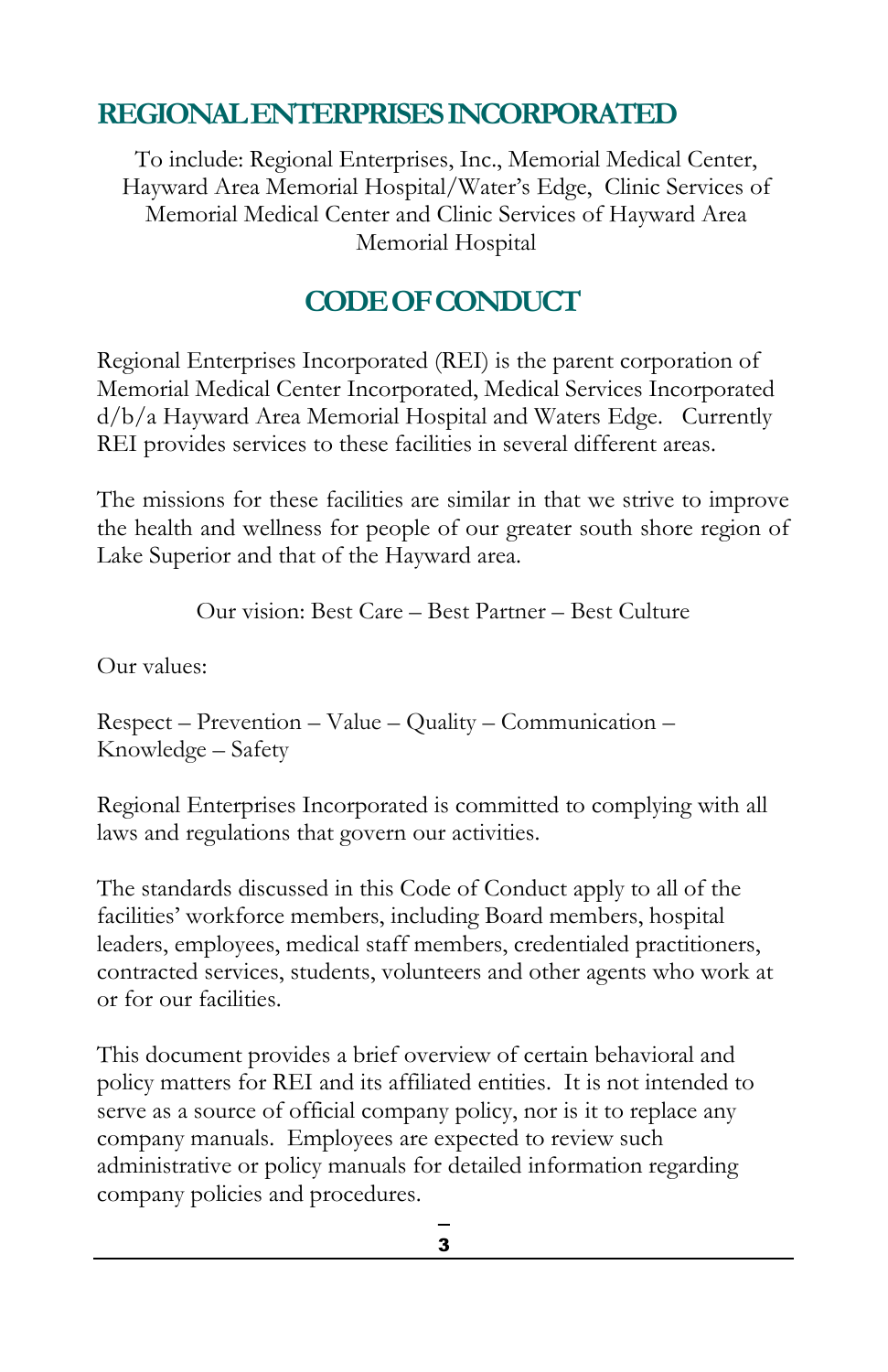We provide training to supplement employee's knowledge of laws and regulations applicable to their duties to avoid violations, including those that may be inadvertent. In addition, we investigate and remedy any breach of law or regulations as promptly as possible. It is your duty as an employee to report instances of possible violation with the assurance that confidentiality will be protected within the full limits of the law.

It is important to understand that any violation of these standards, or any laws or regulations, by action or inaction, is beyond the scope of employment. Such violations may subject an employee to disciplinary action.

## **Mechanisms for Addressing Issues and Concerns**:

Within the organization there are complex, ever-changing rules and regulations that govern each particular type of service. We recognize that this can create areas of uncertainty for employees who carry out daily operations. Questions and concerns about the correct way to handle different situations may, and often do, arise. We encourage employees to use the following steps to find the answers they need.

- 1. If you have a question about an issue or have a concern, ask, and keep asking until you receive an answer you are satisfied with, and makes sense. Think about, is the action legal and is it consistent with policies and procedures, and values and principles? Always remember, if it is wrong or appears wrong, question it.
- 2. Follow the reporting process. It is better to raise a question than to take action that is improper. It is the organization's policy to ensure that no employee is penalized for reporting an issue or concern in good faith. Please refer to the non-retaliation policy. Discuss issues with your immediate supervisor. If you are uncomfortable or not satisfied, discuss with a higher level manager. If you are uncomfortable or not satisfied with this, discuss with another company resource, such as but not limited to, the compliance officer, human resources, or administration.
- 3. Call REI's confidential compliance hotline number. The hotline number is **1-855-252-7606**.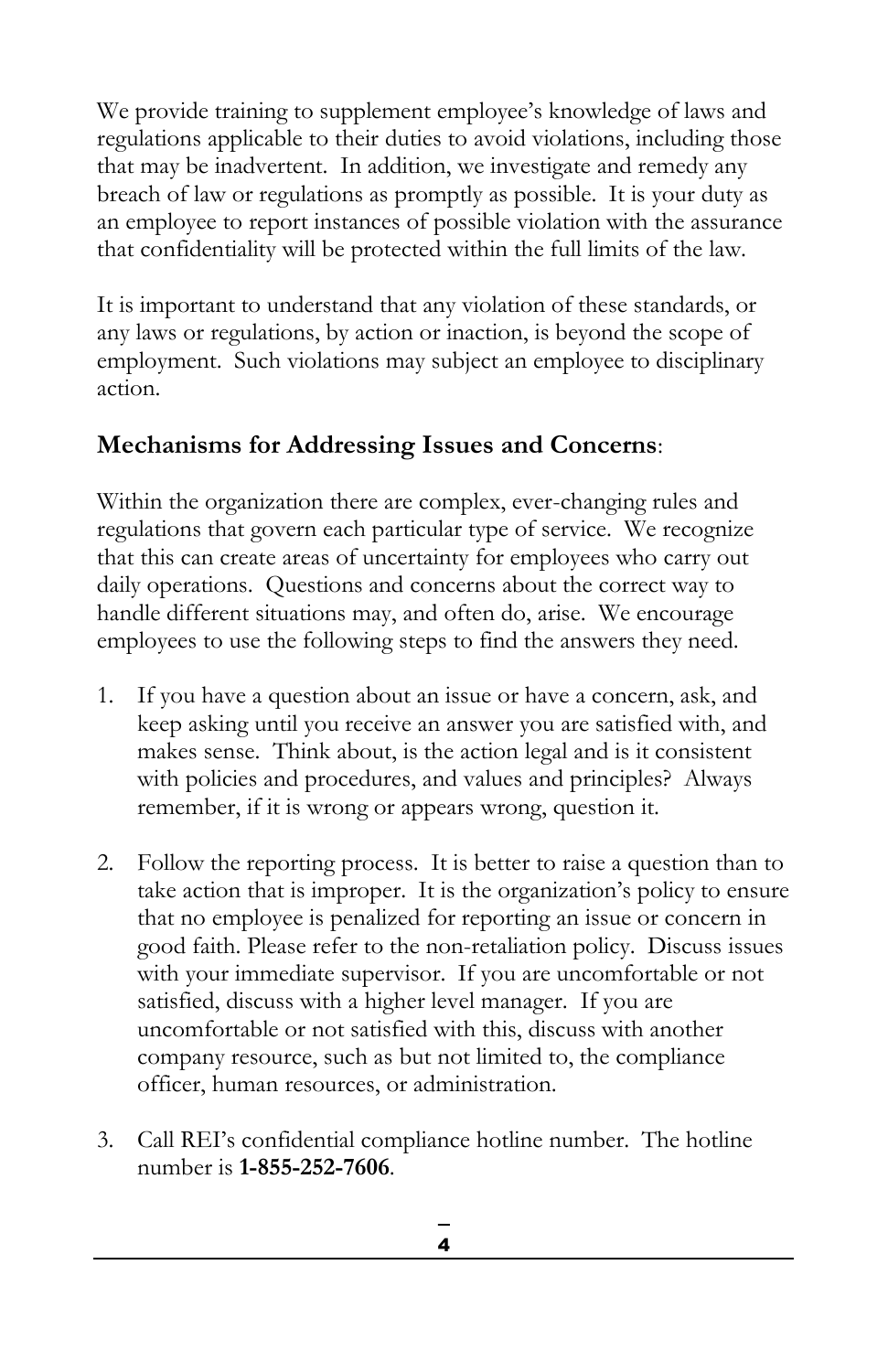## **STANDARDS**

## **Fair Treatment of Employees**

It is the responsibility of staff of REI and affiliated hospitals & clinics to create and maintain a work environment in which employees are treated with respect, dignity, fairness, and equal opportunity. Harassment or abuse of any kind is prohibited in the workplace. Discrimination on the basis of race, religion, color, sex, gender identity, age, disability status, national origin, veteran status, marital status, sexual orientation, arrest or conviction record or any other illegal basis is strictly prohibited in any work-related decision.

If an employee perceives that inequitable or unfair conduct is occurring in the workplace, the employee should utilize his or her company's grievance or problem resolution processes available within the organization. If the employee is uncomfortable or not satisfied with this process he/she may contact Human Resources or use REI's confidential compliance hotline. **(1-855-252-7606)**

## **Patient Care**

Patient care must be appropriate and designed to meet the intended outcomes of the patient's treatment plan. Patients must be treated with sensitivity, respect, and professionalism, free from harassment, abuse and neglect.

We will continue to seek new approaches to increase the quality of care delivered to our patients while ensuring that care is delivered in a costeffective manner.

We will observe all applicable standards of professional practice in our facilities and programs.

When ethical issues are identified by a staff member, a Senior Administrative Team member should be notified and may be referred to the Ethics Forum which meets quarterly or as needed to address issues.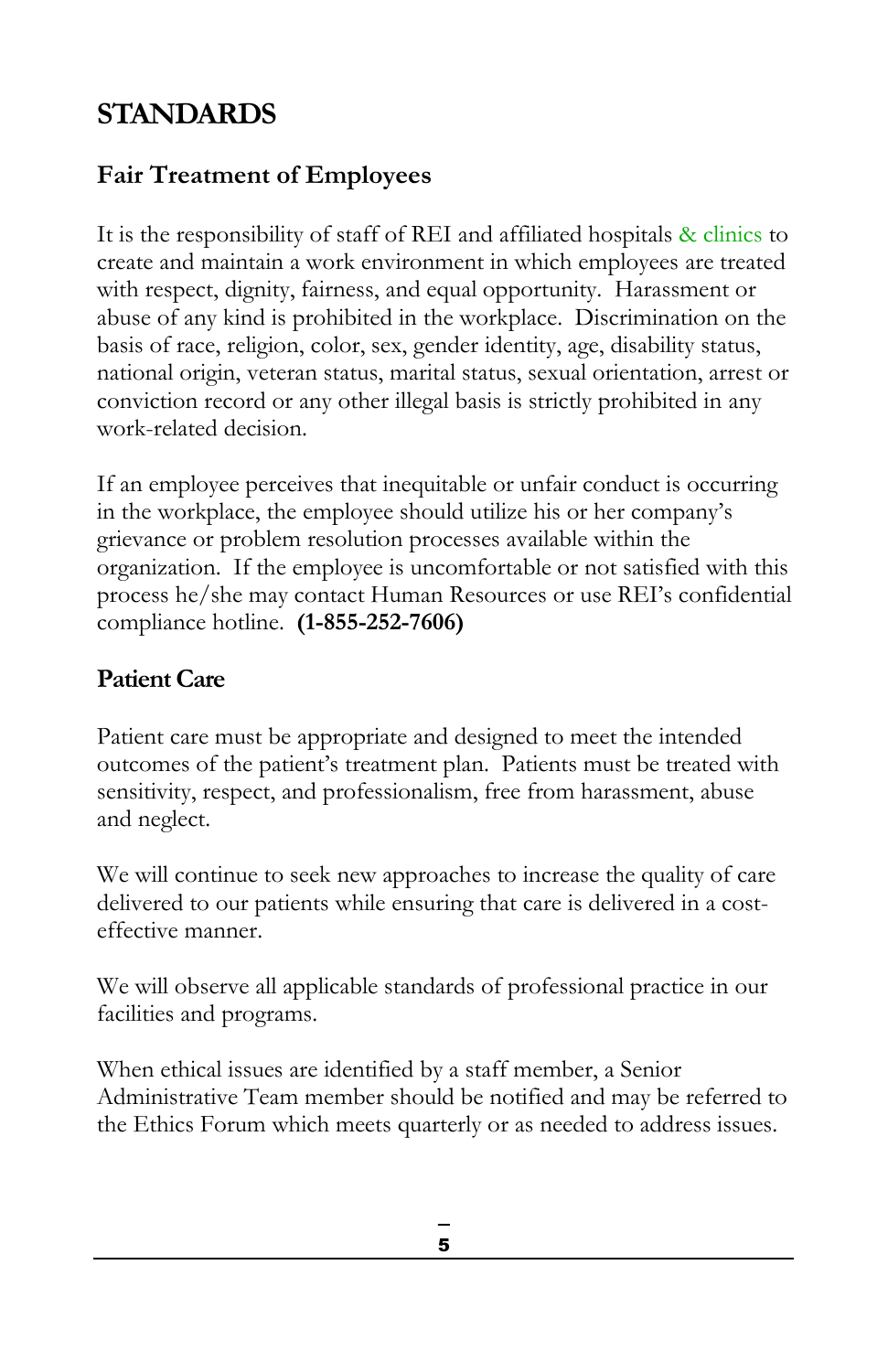#### **Gifts and Business Courtesies**

Regional Enterprises, Inc. seeks to ensure that all employees conduct business in an honest, ethical and fair manner and in accordance with all applicable laws and regulations. The REI Gifts and Business Courtesies policy is intended to provide parameters for appropriate decisionmaking by all employees with regard to the acceptance or provision of gifts and business courtesies, so that we can eliminate what might be perceived by patients or others as inappropriate influence.

#### **Ethical Business Practices**

We will display good judgment and high ethical standards in business decision making. We will conduct business with honesty, fairness, and integrity. These qualities are demonstrated through truthfulness, the absence of fraud and abuse, and respect for the laws applicable to our business. It is the responsibility of every employee to act with integrity.

#### **Billing Practices**

We will ensure that bills are accurate and honest at all times. We will bill only for services actually rendered. Services rendered must be accurately and completely coded to ensure proper billing. Billing must comply with the requirements of State and Federal payors and conform to all payor contracts and agreements.

Substantiating medical documentation must be provided for all services rendered. Periodic internal audits will be conducted to support documentation and billing. Medical records may be amended to correct an error or complete documentation only in accordance with established medical record procedures, not for the purpose of covering up errors or obtaining any payment to which we are not entitled. Medical records may not be erased or altered.

Billing data must be retained for periods described by law and by policies that may require a longer period of retention in some cases. Billing policies and procedures must be written, approved by management, and appropriately updated. These policies and procedures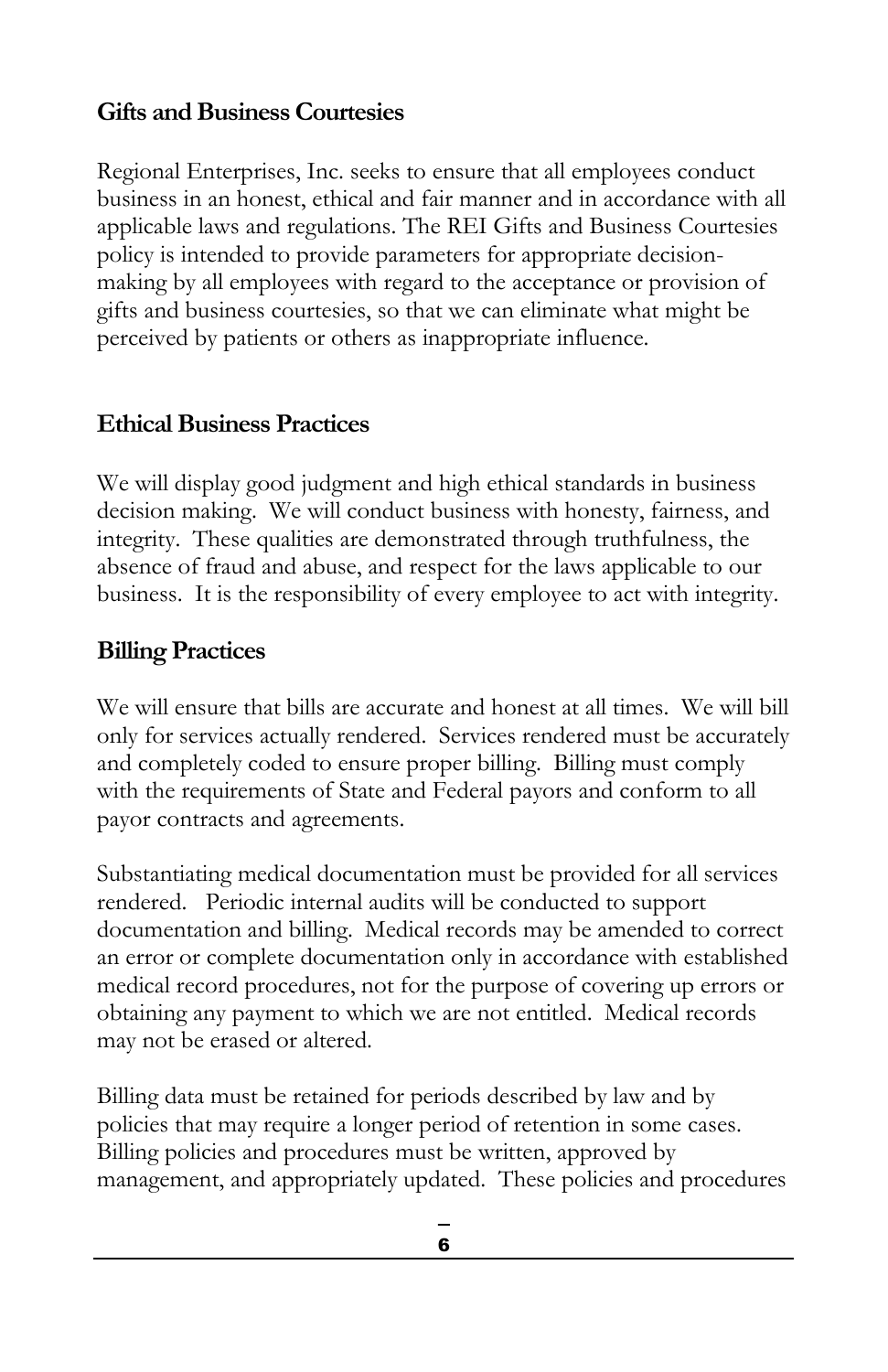must be available to all employees involved in the creation of charge or billing data.

We provide financial assistance to qualifying patients consistent with federal regulations.

When payor agreements require the collection of co-payments and/or deductible amounts, these amounts will be collected to the full extent of the agreement. Decisions to waive any co-payment or deductible must be disclosed and implemented in accordance with written organizational policy. Employees who suspect that improper billing or documentation is occurring should immediately bring to the attention of their supervisor or a higher level manager. If the issue remains a concern the employee may call the confidential compliance hotline. **(1-855-252-7606)** 

Additionally, anyone who suspects or would like to report potential fraud and abuse, can call or write to the local Medicare contractor, or contact the Office of Inspector General (OIG) National Hotline directly at: 1-800-HHS-TIPS. Reports may be used during an investigation, but they are held in the strictest confidence. Reports can also be made anonymously.

## **Accuracy of Records**

We will prepare and maintain all patient and company records accurately and retain such records for periods prescribed by law and organizational policy. We will destroy or dispose of records and confidential information according to government regulations and company policies.

Ensure that all patient and business records for which you are responsible are accurate and complete.

Patient records must conform to acceptable standards for the maintenance of such records and shall not contain any false or misleading information.

Organization's financial records and other records shall not contain any false or misleading information. Financial transactions will be recorded according to generally accepted accounting principles.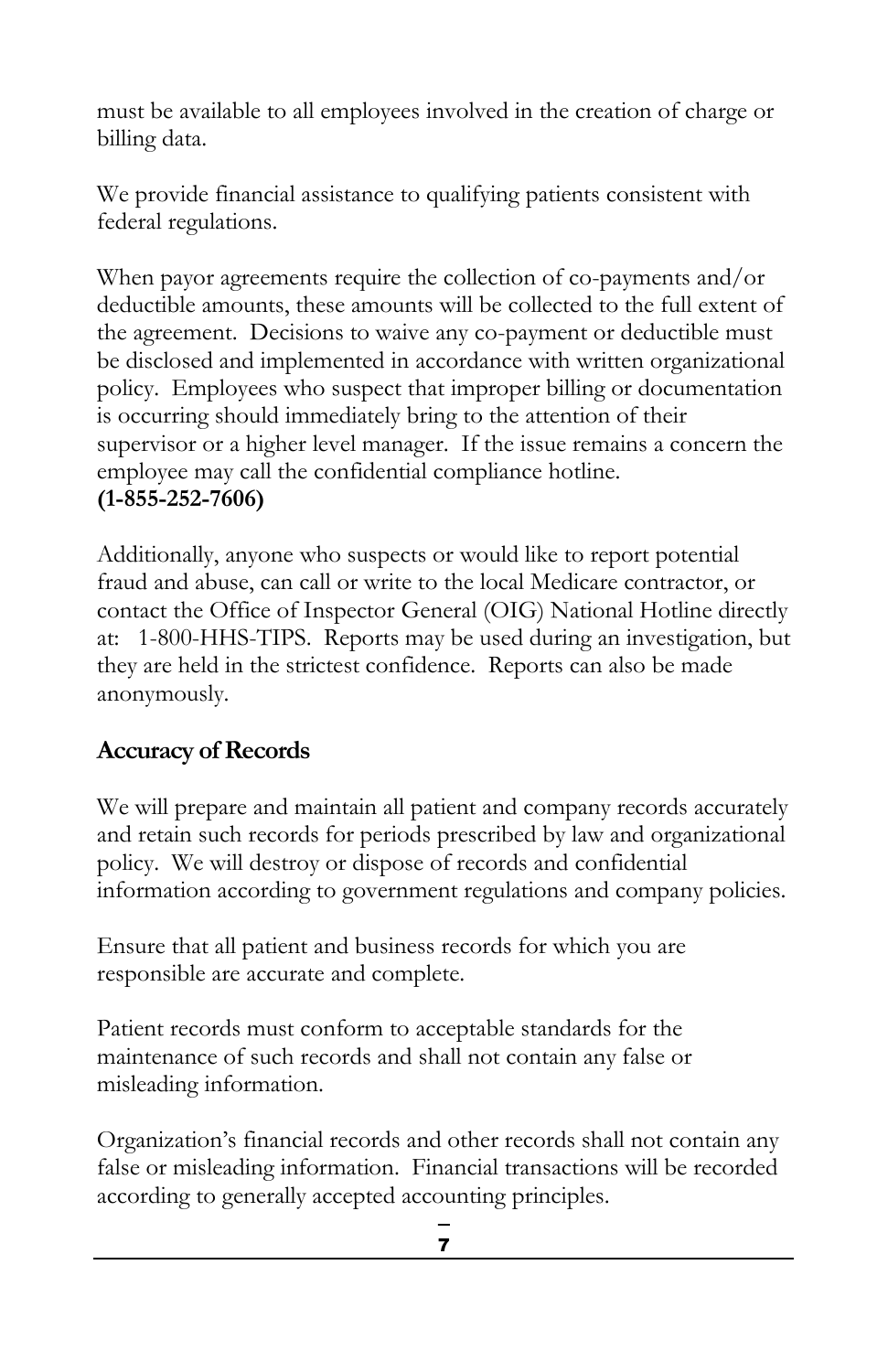## **Confidentiality of Information**

Staff and affiliates will adhere to all Health Insurance Portability and Accountability Act (HIPAA) standards and regulations. Violations of the facility's HIPAA policies and procedures may result in disciplinary action up to and including termination. Violations of HIPAA law could also result in civil and/or criminal penalties.

Protect confidential and proprietary information, including patient information.

Never disclose confidential information to any unauthorized person or organization.

Information obtained, developed, or produced by the organization and its employees, information supplied by outside consultants or vendors for the benefit of the organization, and information about employees is confidential. This information should not be disclosed to anyone outside the organization, including family, friends, relatives, business or social acquaintances, customers, suppliers, or others, unless you have specific authorization. Do not disclose this information to other employees except on a "need to know" basis and with the agreement of the recipient to treat the information as confidential. Employees may refer to confidentiality policies maintained at each facility.

## **Marketing**

We will advertise to inform the community of the availability and value of our services, to provide educational information about personal health, and to inform the public of our views on public policy issues related to health care.

Advertising should be honest and accurate and, when presenting views on issues, clearly distinguish opinion from factual data.

## **Conflicts of Interest**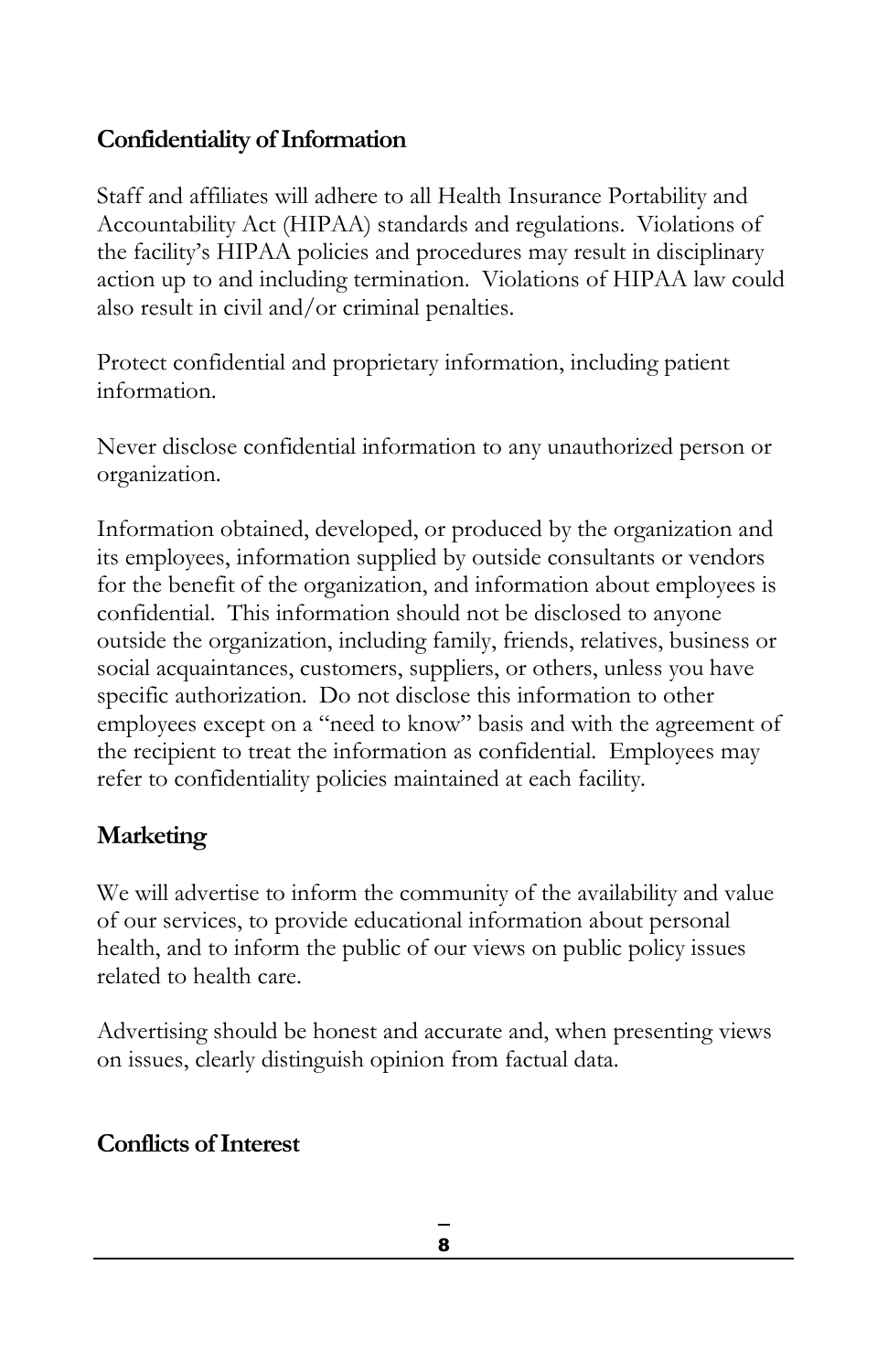Avoid conflicts of interest and the appearance of conflicts of interest. Employees involved in decision making where a conflict of interest exists, should excuse themselves from the decision making process.

A conflict of interest occurs if an outside interest or activity may influence or appear to influence your ability to exercise objectivity or meet your job responsibilities. Participation in activities that conflict with your employment responsibilities is not acceptable.

## **Improper Use of Funds**

Any payment that may be viewed as a bribe, kickback, or inducement is strictly prohibited. A "bribe" or "kickback" is any payment or consideration of value offered with intent to influence a decision on the grounds not directly related to business merits. Payments or considerations of value given to physicians or other parties to influence the flow of referrals are inducements and are strictly prohibited. We will conduct all business and financial relationships in a manner consistent with the law.

Employees who have knowledge of improper use of funds should report it to their supervisor, administration or the confidential compliance hotline. **(1-855-252-7606)**

## **Health, Safety and Environmental Concerns**

It is our policy to comply with all applicable workplace health, safety, and environmental laws and regulations. Employees come in contact with or handle hazardous chemicals, infectious agents, medical waste, and low-level radioactive materials at various locations. All employees are expected to handle these materials according to established control, storage, and disposal policies and procedures. If you do not know the correct procedure for handling or disposal of a material, promptly ask your supervisor or another resource, such as the health, safety, and risk officer.

## **Protecting Company Assets**

Company property is made available to employees for authorized business purposes and should not be used for personal reasons. This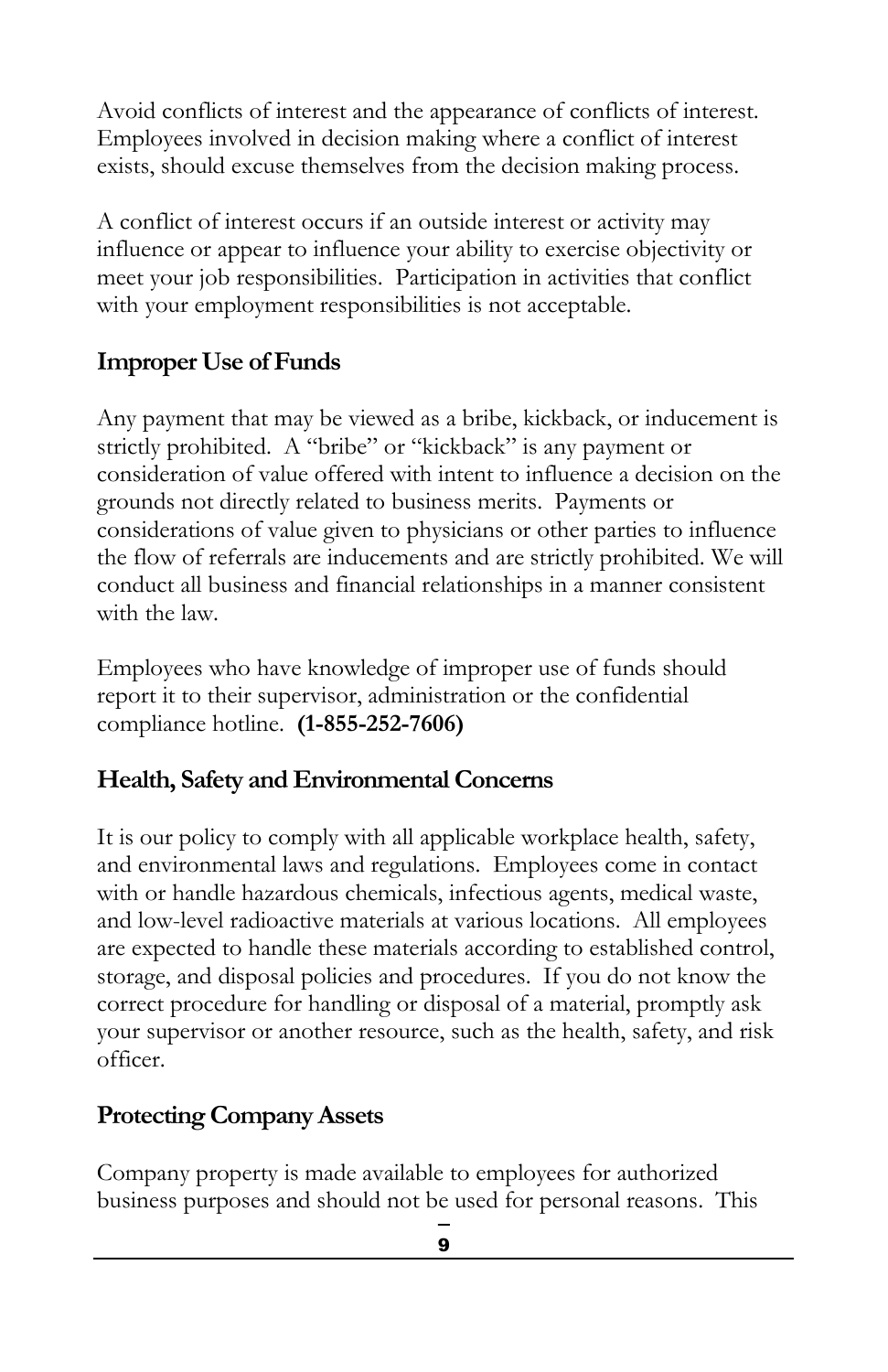applies to physical assets such as office equipment, computers, software and supplies, as well as other types of property such as company records and patient information. Company property must not be removed from company facilities unless it is necessary to do so to perform your job. If removed from company facilities, you must return the property to the facility when it is no longer needed off-site for company related purposes.

All employees are expected to maintain and properly care for company property.

#### **Condition of Employment**

Adherence to the provisions of REI's compliance program and standards of the code of conduct is very important. Accordingly, adherence to the standards in the code of conduct is considered a condition of continued employment.

#### **Department Heads, Directors, and Supervisors**

Because of their level of responsibility and involvement with operations, department heads, directors, and supervisors serve as the front line for ensuring corporate compliance. Accordingly each department head, director, and supervisor is expected to be familiar with the code of conduct, help ensure that new employees in compliance-sensitive positions receive appropriate training on compliance issues, and include in each employee annual evaluation a discussion of compliance matters.

#### **Independent Contractors**

Independent contractors providing services to REI and affiliates, particularly in areas where failure to adhere to pertinent laws and regulations could create legal exposure for REI, will be expected to adhere to these standards in the code of conduct.

#### **Discipline/Response to Offenses**

Disciplinary action may be taken in the event that an intentional violation of law, regulation, or REI standard of code of conduct is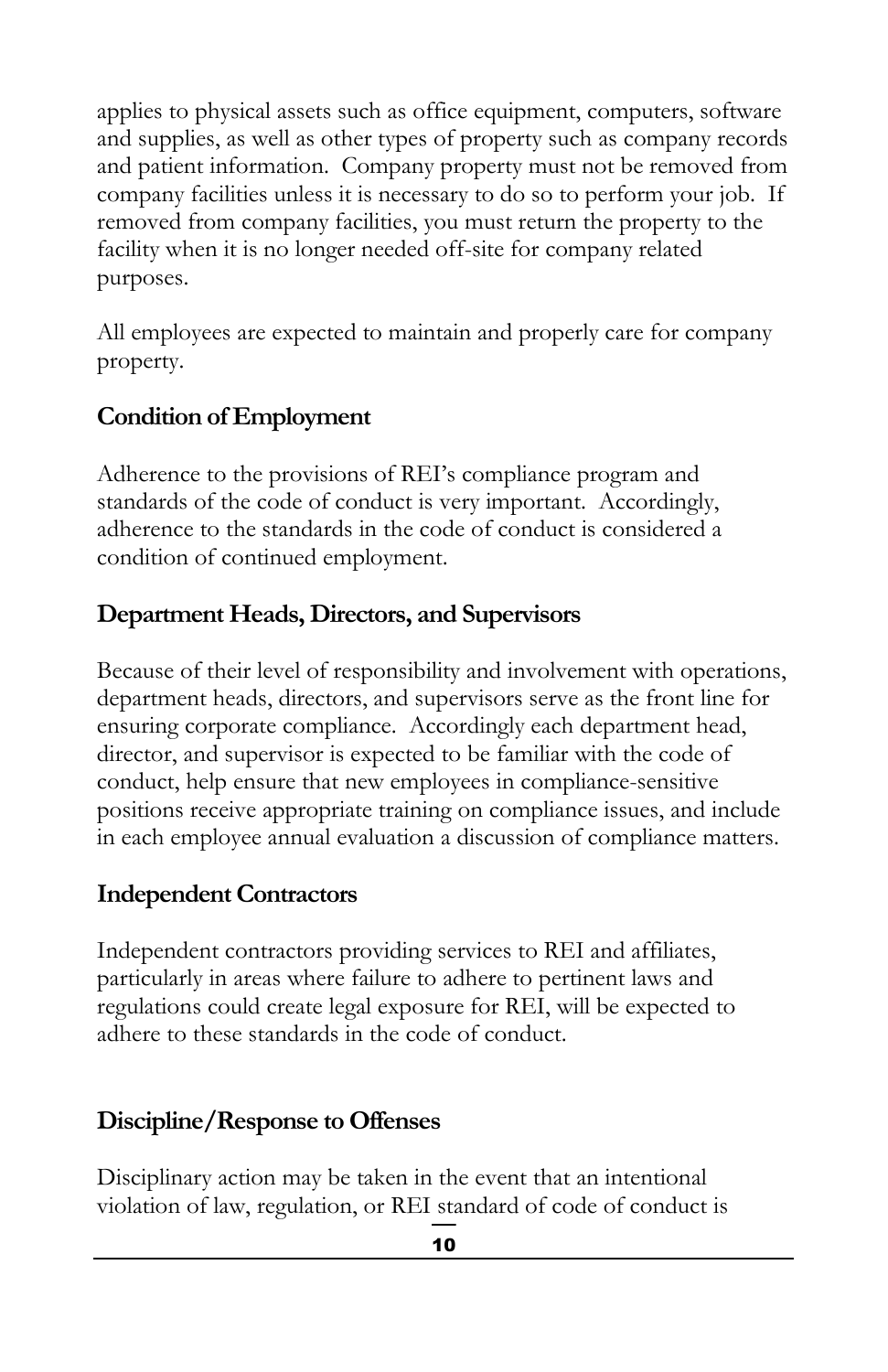identified. The Human Resource department will determine the specific discipline, based on the seriousness of the issue, which may include a warning, suspension without pay, or dismissal. Disciplinary policies and procedures are maintained at each facility and will be adhered too accordingly. If the action involves violation of law, the compliance officer may consult with legal counsel as to whether the matters must be reported to government authorities.

## **Government Investigations**

REI and its representatives will cooperate fully in any audits or investigations by government agencies and authorities.

In the event of a contact by a government auditor or investigator, you are requested to contact the corporate compliance officer immediately at (715) 685-5185, internally at extension 5185, or to the facility's Administration office and to:

- Treat the investigator with respect
- Ask for identification or credentials
- If the investigator has requested documents, ask for a copy of the legal document authorizing such request and provide the requested information
- Do not interfere with a search
- Request permission to monitor the search and take notes regarding areas searched, documents seized, and questions asked by the investigators
- Obtain a receipt for any items seized
- Do not remove, destroy, or modify any documents
- Do not make any false statements
- Employees have the right not to be interviewed by government authorities. It is the employee's choice whether or not he or she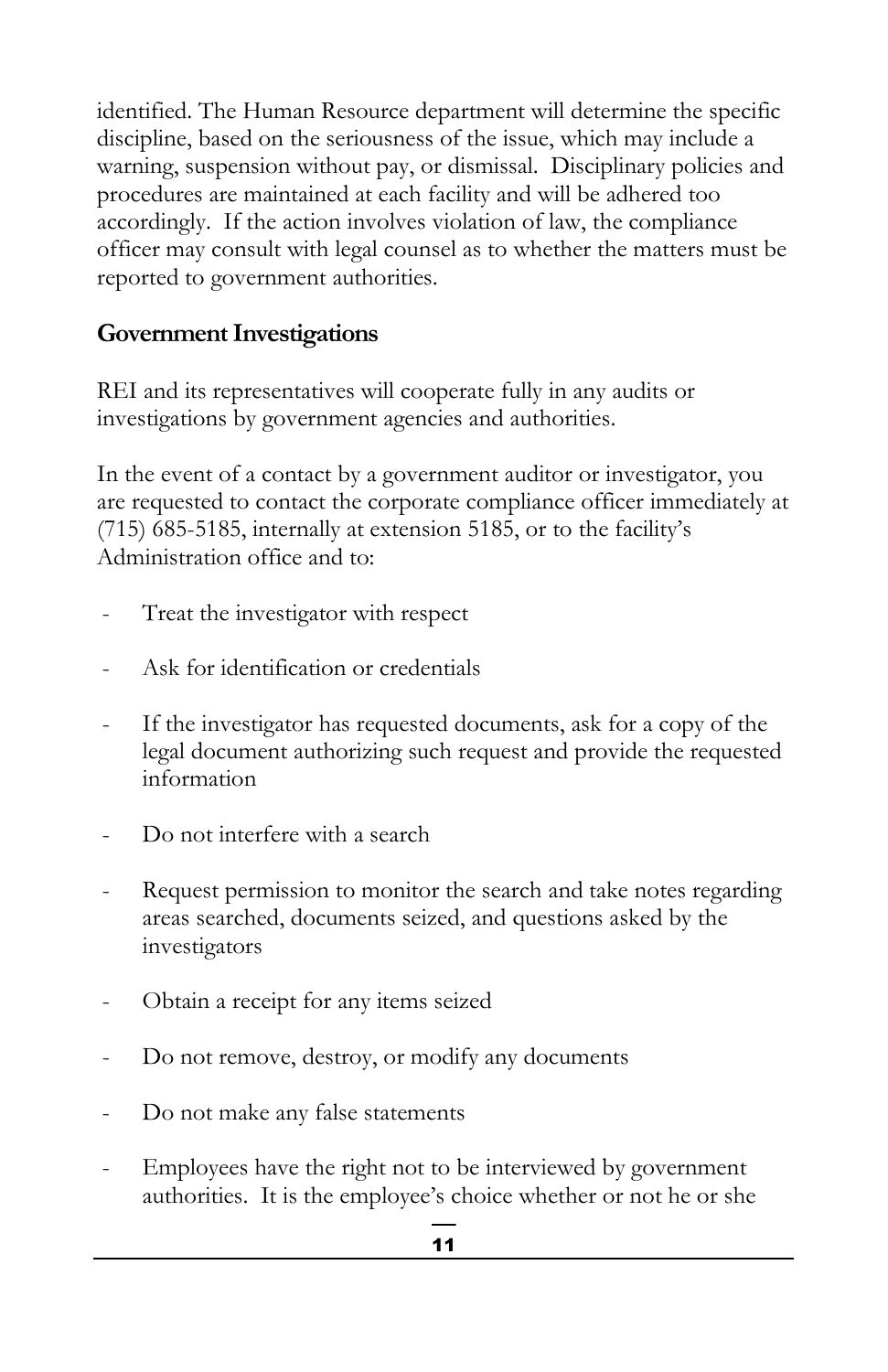agrees to be interviewed. If you do agree to be interviewed, you may also wait to answer questions until an attorney is present.

## **Conclusion**

This Code of Conduct is a tool designed to communicate standards that apply to patient care and business activities at our facilities. The Code is intended to assure that workforce members understand the standards and help our facilities meet our compliance obligations. It is intended to help create and support a culture where, when problems do arise, they are identified quickly and resolved. Every workforce member has an important role to play in order for our compliance program to be effective and successful.

> Reviewed/Revised December 2021